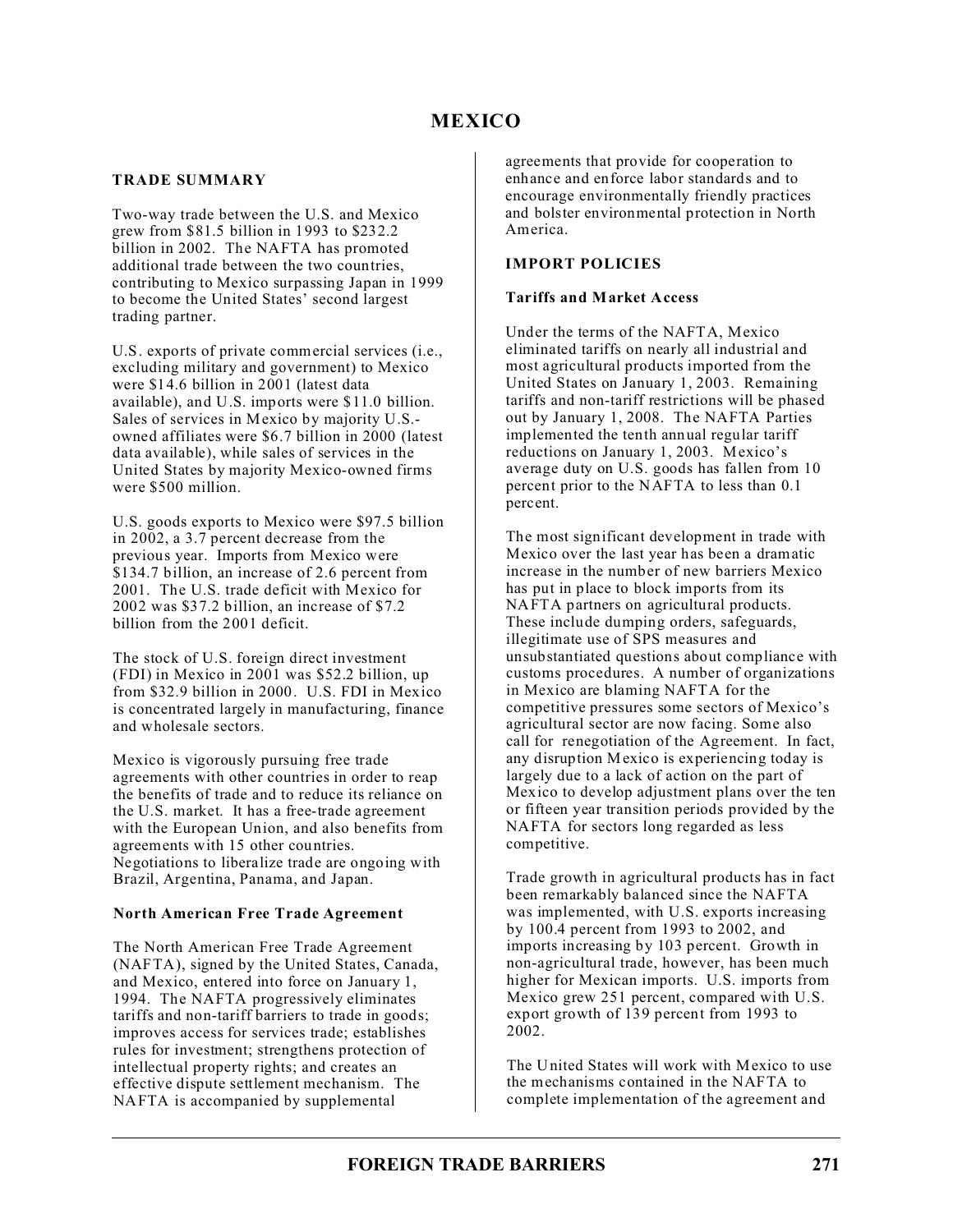provide maximum benefits for both countries. However, the United States will not agree to alter or renegotiate long-settled NAFTA provisions. The NAFTA is a comprehensive agreement that provided for an overall balance of concessions and opportunities. Seeking changes in one sector would upset that balance, to the substantial detriment of many competitive exporters on both sides of the border.

As noted above, a number of U.S. exports are subject to antidumping and/or countervailing duties, which limit access to the Mexican market. Products subject to these duties currently include live swine, beef, apples, rice, liquid caustic soda ash, hydrogen peroxide, ammonium sulfate, gasoline additives, crystal polystyrene, polystyrene polymers, polyvinyl chloride, bond paper, corrugated rods, and unfinished steel tubes. Mexico initiated a countervailing duty investigation on plywood in 2002 and an antidumping duty investigation on pork in 2003. Mexico also imposed a provisional safeguard on poultry leg quarters in early 2003. The United States has not imposed any new duties on products of Mexico, and in fact exempted Mexico from a safeguard action on steel.

Pursuant to the requirements of NAFTA Article 303 and the timetable specified in Annex 303.7, on January 1, 2001, the three NAFTA Parties implemented limitations on the use of duty drawback and duty deferral programs with respect to trade with Mexico. The same provisions were implemented for trade between the United States and Canada in 1996. The NAFTA now limits the duty waivers that Mexico may grant for temporary importation of non-NAFTA originating goods incorporated into finished products that are subsequently exported to the United States or Canada. Such waivers may not exceed the lesser of: (a) the total amount of customs duties paid or owed on the good initially imported; or (b) the total amount of customs duties paid to another NAFTA government on the good, or the product into which the good is incorporated, when it is subsequently exported.

To minimize the increase in input costs for its manufacturers as a result of these new limitations, Mexico created several "Sectoral Promotion Programs" (Prosecs). Prosecs reduce the MFN applied tariffs (often to zero) on items in over 16,000 tariff categories used to produce

specified products in 22 industries. While the industries and items eligible for the reductions are those of greatest importance to the temporary import (maquiladora) sector, the reduced tariffs are available to all qualifying producers, regardless of nationality, and do not condition benefits on subsequent exportation.

Implementation of NAFTA Article 303 continues the process of integrating maquiladoras into Mexico's domestic economy. The United States continues to monitor the consistency of Mexico's Prosec programs with the NAFTA.

On January 1, 2002, Mexico published amendments to its Income Tax Law that appear to discriminate against small retailers and distributors that sell imported products by subjecting them to higher taxes and more burdensome administrative reporting requirements. Article 137 precludes small companies that sell imported products from qualifying as "small contributors" for tax purposes, even if they meet all other qualifications (e.g., annual income limit of approximately less than \$150,000 per year). As a result, small companies selling imported goods are categorized as "medium contributors," with an annual income not to exceed \$400,000. Meanwhile, small companies only selling products produced domestically can continue to enjoy the "small contributor" status.

## **Agricultural Products**

The United States exported \$7.5 billion in agricultural products to Mexico in 2002. Mexico is the United States' third largest agricultural market. Under the NAFTA, Mexico continues to reduce import tariffs and increase tariff-rate quotas on many agricultural products from the United States, providing enhanced market access. As of January 1, 2003, the only U.S. agricultural exports subject to tariffs or tariff-rate quotas are corn, sugar, high fructose corn syrup (HFCS), dry beans and non-fat dry milk.

Mexico's Secretariat of Economy (SE) continued antidumping duties on beef and live hogs. In the case of beef product exports, the dumping duty rates assigned to individual companies only apply to beef aged less than 30 days and graded Choice or Select; to all other cuts of beef subject to the order, the higher rate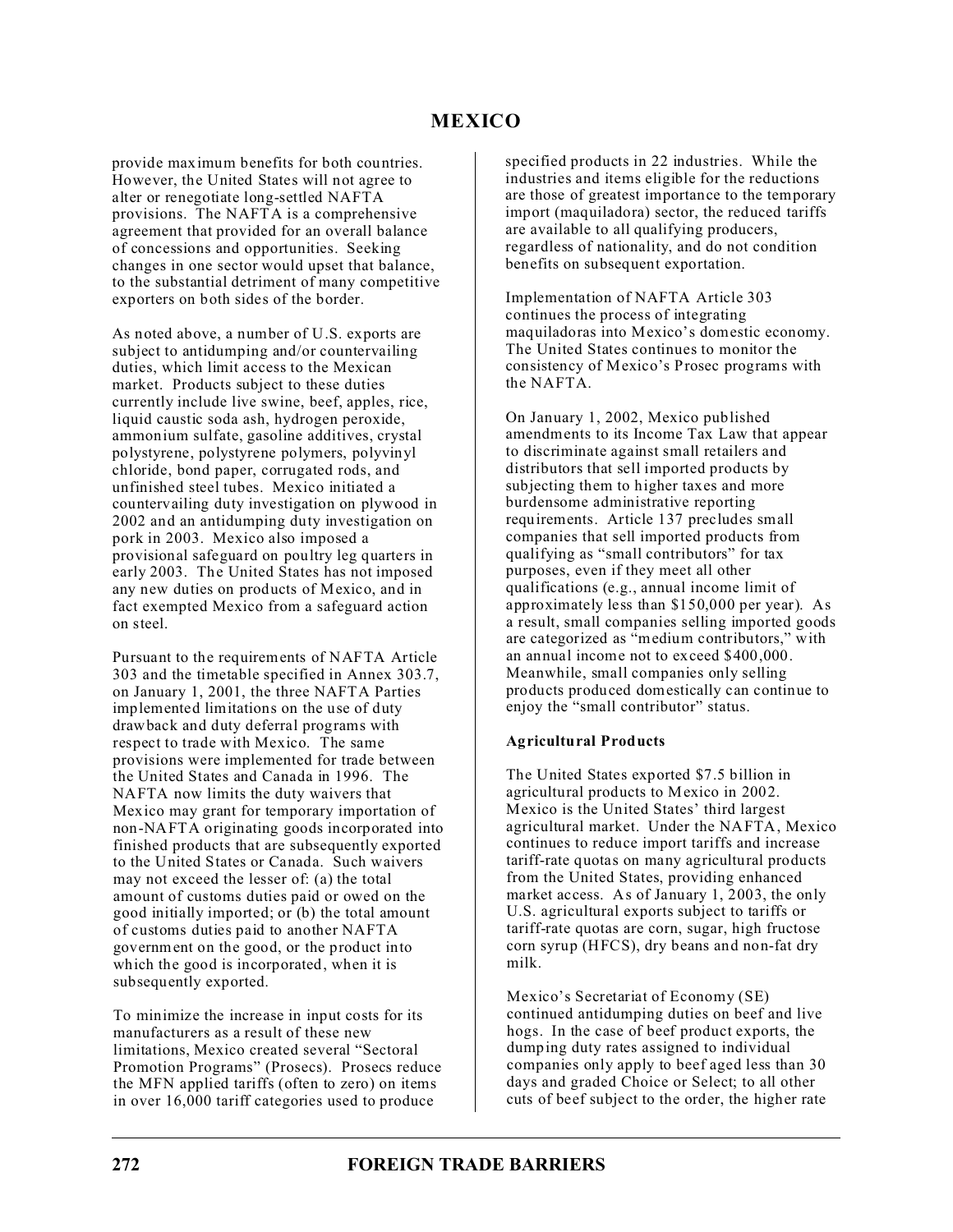applies. The live hog antidumping duty only applies to hogs weighing less than 110 kilos. These policies have significantly reduced the number of U.S. suppliers and have altered product trading patterns. Following communications with industry concerning this trade barrier, the United States believes that between \$100 million to \$500 million is lost each year due to dumping duties in this sector.

On June 12, 2000, the Mexican Congress amended Mexico's Animal Health Law to require that all import verification inspections for meat and poultry be conducted in Mexico. The provision was implemented in early October 2002.

On December 31, 2001, the Mexican Congress approved a 20 percent consumption tax on certain beverages sweetened with ingredients other than cane sugar, including HFCS. The action by the Mexican Congress was discriminatory and counterproductive, and established a major barrier to a settlement of broader sweetener disputes between the United States and Mexico. Industry estimates that the cost of this trade barrier to the United States is roughly \$200 million in U.S. corn and HFCS exports and \$800 million in U.S. investment in Mexico. HFCS sales fell well below prior volumes, as bottling companies in Mexico switched to cane sugar. On March 5, 2002, the Fox Administration suspended the tax for a period of seven months; however, the Supreme Court ruled this action unconstitutional and reinstated the consumption tax on July 12, 2002.

In late 2002, Mexico announced its "Agricultural Armor" initiative, a package of measures designed to keep Mexican agriculture competitive. The initiative calls for measures to increase sanitary, phytosanitary and food safety inspections and impose quality standards. Another element of the package are modifications to Mexico's antidumping and countervailing duty laws. For example, the timetable to complete antidumping and countervailing duty investigations was reduced from 260 days to 170 days. Antidumping duties may be imposed based on the "facts available" for exporters that do not participate in an investigation and when a producer did not export to Mexico during the period of investigation.

### **Sanitary and Phytosanitary Issues**

Mexican sanitary and phytosanitary standards have created barriers to exports of certain U.S. agricultural goods, including grains, seed products, apples, stone fruit, pork, poultry, citrus, wood and wood products, avocados, and table eggs. In addition, procedural requirements regarding sanitary and phytosanitary inspections at the port-of-entry often do not reflect agreements reached between U.S. Department of Agriculture officials and the Mexican Secretariat of Agriculture, resulting in unnecessary delays at the border, seaports, and airports. In 2002, there were significant quantities of imports rejected by the Secretariat of Agriculture at the border. Reasons for rejection ranged from detection of a single quarantine pest to typographical errors on sanitary documents.

Prior to 1997, Mexico prohibited the entry of California sweet cherries due to alleged phytosanitary issues. Following successful consultations held within the context of the NAFTA Sanitary and Phytosanitary Committee, California cherries gained market access in 1997. At technical meetings in January 2001, Mexico agreed to eliminate the California cherry workplan to export to Mexico. Mexico agreed that California cherries did not pose a significant phytosanitary risk. However, Mexican plant quarantine officials still require restrictive entry protocols, extensive inspection rates, and shipper registration lists. The United States Animal and Plant Health Inspection Service (APHIS) requested that Mexico reduce its current cherry sampling rates and eliminate its cherry exporter registration requirements prior to the 2003 season. However, despite clean fruit shipments from California for the past six years, Mexico refuses to amend the cherry protocol.

Mexican phytosanitary restrictions still block access for U.S. fresh and seed potatoes, despite efforts to address the issue between the two Secretaries of Agriculture in 2002. In May and June 2002, APHIS proposed a market access protocol that would allow potatoes that were inspected and found free of pests to be exported to Mexico. In August 2002, the Mexican government responded with a proposal that banned imports from the major potato producing states and required commercially unfeasible pest area freedom guarantees. Efforts to finalize a work plan to allow entry for U.S. seed potatoes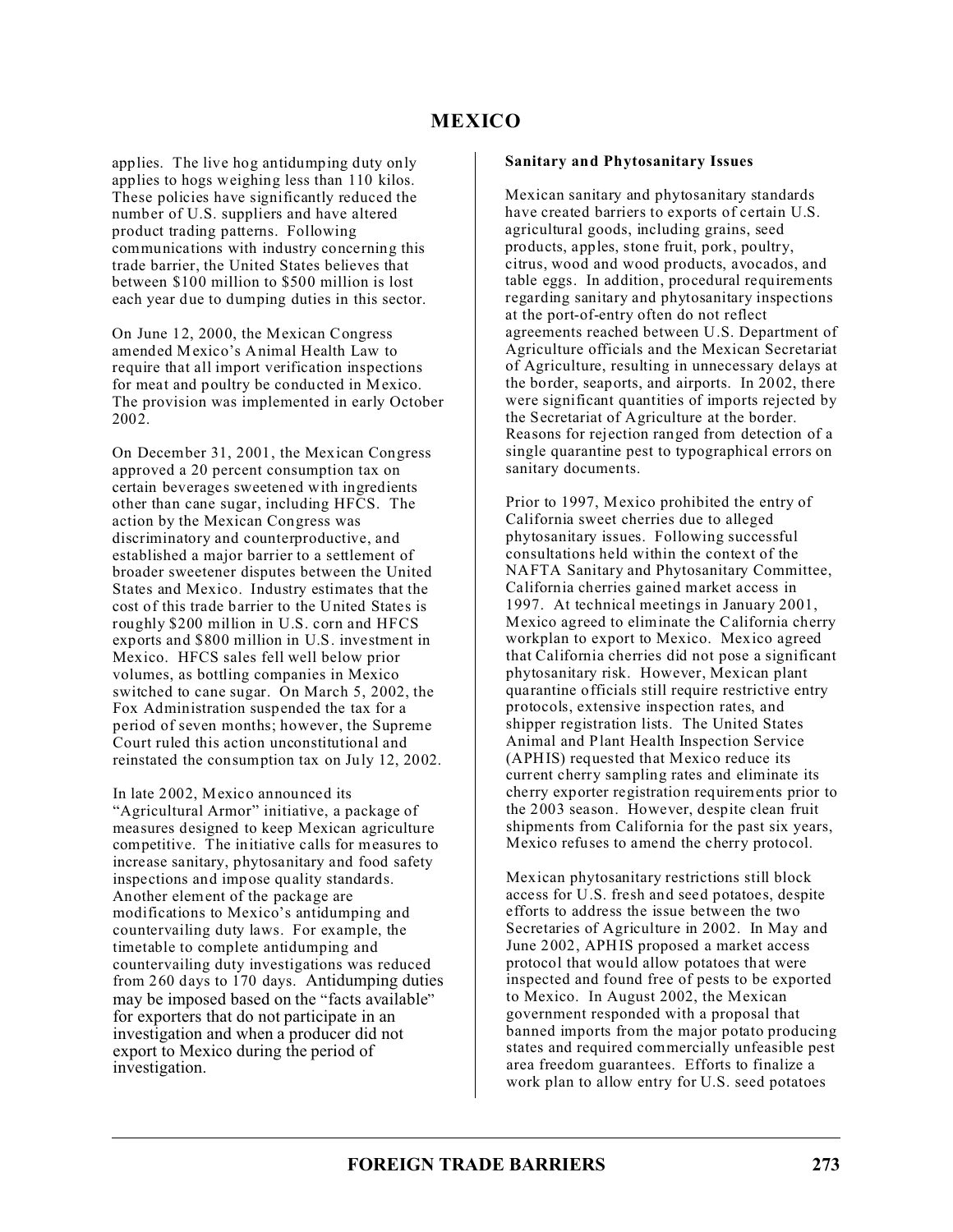is progressing slowly, although Mexico has allowed access for Canadian seed potatoes.

In October 2001, the Mexican quarantine monitoring system for apples was to have been transferred to APHIS. While all but one Mexican inspector was withdrawn, the program remains in operation and the final transfer is subject to additional reviews. Also, Mexican plant quarantine authorities have notified APHIS of their intent to add new pests to their lists of quarantine concerns, even though no quarantine pests have been detected in over 52 million boxes of apples the United States has shipped to Mexico since 1993. Despite the eradication of low pathogenic avian influenza (LPAI) in eight U.S. states, Mexico maintains a complete ban on all poultry products from those states, as well as requiring excessive testing for LPAI on poultry from those states.

### **Administrative Procedures and Customs Practices**

U.S. exporters continue to complain about Mexican customs administration procedures, including the lack of sufficient prior notification of procedural changes; inconsistent interpretation of regulatory requirements for imports at different border posts; requirements that particular goods enter only through certain ports; and discriminatory and uneven enforcement of Mexican standards and labeling rules. Agricultural exporters note that Mexican inspection and clearance procedures for some agricultural goods are long, burdensome, nontransparent and unreliable. Customs procedures for express packages also are burdensome. U.S. exporters continue to voice concerns about the lack of effective intellectual property rights enforcement at the border.

To be eligible to import well over 400 different items – including agricultural products, textiles, chemicals, electronics and auto parts – Mexican importers must apply to the Secretariat of Finance and Public Credit (SHCP) and be listed on a special industry sector registry. American exporters complain that the registry requirement sometimes causes costly customs clearance delays when new products are added to the list of subject items with immediate effect, with no grace period for new applicants. They also report that certain importers have been summarily dropped from the registry without prior notice or subsequent explanation,

effectively preventing them from shipping goods to Mexico.

The requires import licenses for a number of commercially sensitive products. Mexico also uses estimated prices for customs valuation of a wide range of products imported from the United States and other countries –including apples, milled rice, beer, distilled spirits, chemicals, wood, paper and paperboard products, textiles, apparel, toys, tools and appliances. On October 1, 2000, the Mexican Government implemented a burdensome guarantee system for goods subject to these prices. Since that date, importers have been unable to post a bond to guarantee the difference in duties and taxes if the declared value of an entering good is less than the official estimated price. Instead they must deposit the difference in cash at a designated Mexican financial institution or arrange one of two alternative sureties (a trust or line of credit). The cash deposit is not returned for six months, and then only if the Mexican Government has not initiated an investigation and if the supplier in the country of exportation has provided an invoice certified by its local chamber of commerce. Mexican banks charge as much as \$1,500 to open cash accounts and \$250 for each transaction. While the United States has raised this issue with Mexico for the past eight years, we have seen no progress. The United States is considering next steps, including dispute settlement.

## **STANDARDS, TESTING, LABELING AND CERTIFICATION**

Changes to the 1997 Federal Metrology and Standardization Law provided for privatization of the accreditation program and greater transparency of the rules applicable to technical regulations and voluntary standards. However, the Mexican Government continues to consider certain regulations to be executive orders that need not be published for comment and are thereby exempt from WTO and NAFTA rules concerning notification and comment periods. U.S. exporters of certain vitamins, nutritional supplements, and herbal remedies have reported that Mexico's revised health law regulations impede access to the Mexican market. While the Mexican Government has stated that it is looking at ways to address these concerns consistent with WTO and NAFTA obligations, the U.S. Government has seen no progress.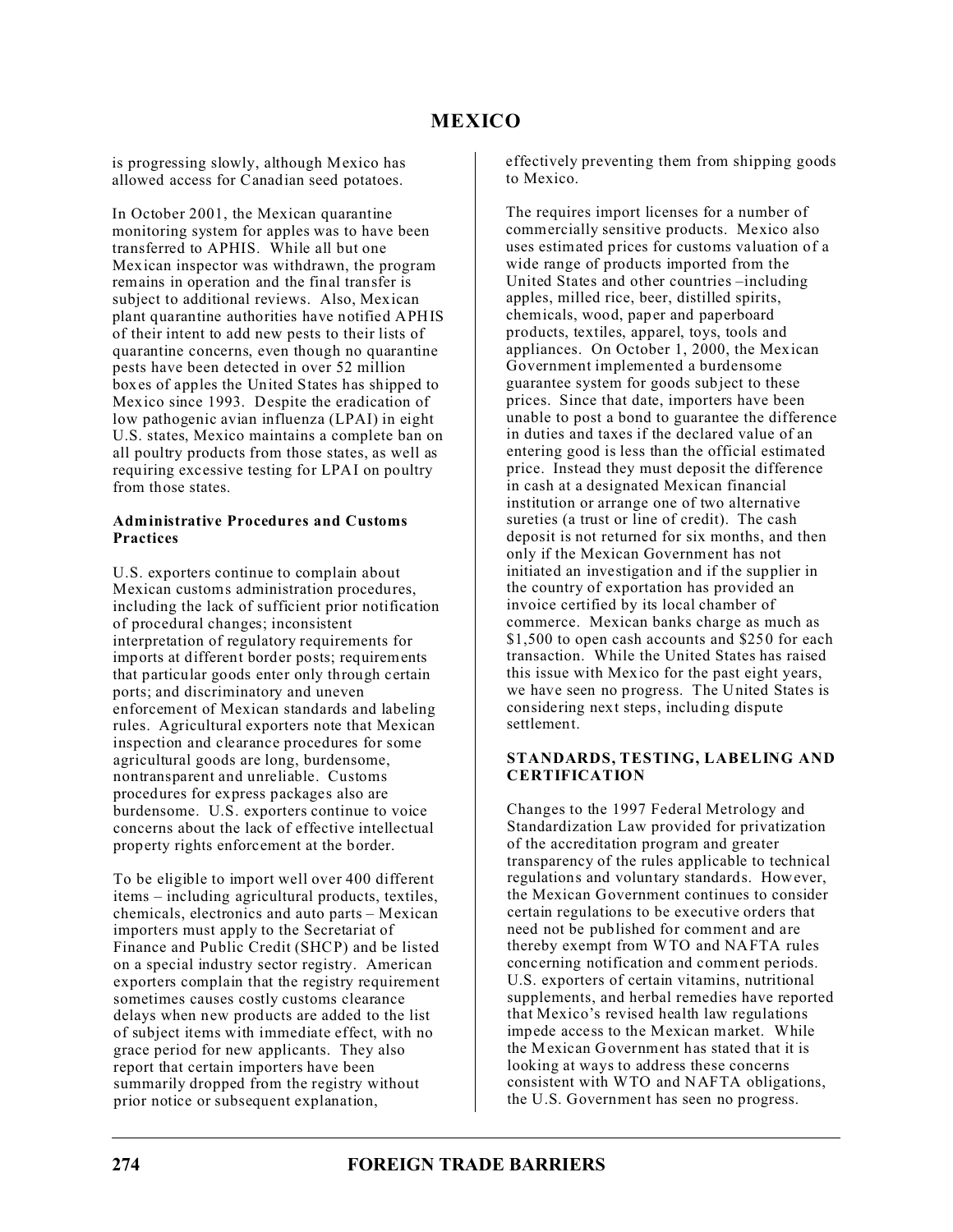According to industry's estimations, the cost of this trade barrier to the U.S. is over \$500 million each year.

Under NAFTA, Mexico was required, starting January 1, 1998, to recognize conformity assessment bodies in the United States and Canada on terms no less favorable than those applied in Mexico. The current Mexican position is to only recognize additional certification bodies on a "needs basis," a strong indication that the existing product certification bodies will continue to monopolize the market. U.S. exporters have complained that standards are enforced more strictly for imports than for domestically produced products. Imports are inspected at the border by Mexican customs, while domestic products are inspected randomly at the retail level by the Mexican federal consumer protection agency. U.S. exporters have also complained of inconsistencies among ports of entry. Mexico has over 700 mandatory technical regulations (NOMs) issued by a number of different agencies, each with its own compliance certification procedures. Only the Secretariat of Economy and the Secretariat of Agriculture (for a limited subsector of its NOMs) have published their procedures. The new procedures implemented in 2000 were designed to reduce the cost of exports to Mexico by eliminating redundant testing and certification. However, companies complain that the product certification bodies have increased the cost of certification and are charging for expansion of ownership of a certificate, so U.S. companies are not seeing benefits. In addition, key ministries such as Health, Energy and Labor have yet to publish their product procedures, compounding the problem of redundant testing requirements.

The United States is also concerned about draft voluntary standards that would impose Mexican standards on U.S. bottlers of tequila that are in conflict with U.S. requirements. On May 24, 2002, the Government of Mexico published proposed draft *normas* in the *Diario Oficial*. The United States has strong reservations to provisions in the draft regulations that would impose Mexican labeling standards on U.S. products. Some of the proposed Mexican labeling requirements on U.S. products containing tequila would most likely be considered misleading to the American consumer and therefore would be contrary to labeling requirements established by the Alcohol and Tobacco Tax and Trade Bureau of the U.S. Department of the Treasury.

### **GOVERNMENT PROCUREMENT**

Mexico's efforts to make its government procurement regime more transparent through policies and technologies have resulted in increased competition and savings for the government. However, despite these efforts, reports of corruption are common. Complaints are especially prevalent relating to procurement by the national health agencies.

In March 2000, Mexico established price preferences for domestic products in two procurement laws when government purchases are not subject to the NAFTA. The implementing regulations were published on August 20, 2001.

U.S. firms have raised concerns regarding Mexico's sporadic use of procurement procedures that discourage bidding. In particular, Mexican procuring entities have allowed insufficient time for suppliers to submit bids and have set delivery deadlines that are too short. U.S. firms complain that, on occasion, Mexican procuring entities have not complied with the NAFTA obligation to provide at least 40 days for the submission of bids. Coupled with harsh penalties for late delivery, delivery requirements can pose formidable obstacles to U.S. firms that want to pursue procurement opportunities.

The NAFTA gradually increases U.S. suppliers' access to purchases by PEMEX and the Federal Electricity Commission (CFE), the parastatal petroleum and electricity monopolies, which are the two largest procuring authorities in the Mexican government. As of January 1, 2003, NAFTA limits the total value of contracts that PEMEX and CFE may remove from coverage under NAFTA to be no more than \$300 million per year. The United States has not been able to confirm the proper implementation of this commitment as Mexico has not provided the statistics called for under NAFTA.

The United States has concerns with CFE procurement practices that are limiting opportunities for U.S. goods and services, in particular domestic content requirements in procurements for sub-stations and transmission lines. Also, in 2002, CFE decentralized its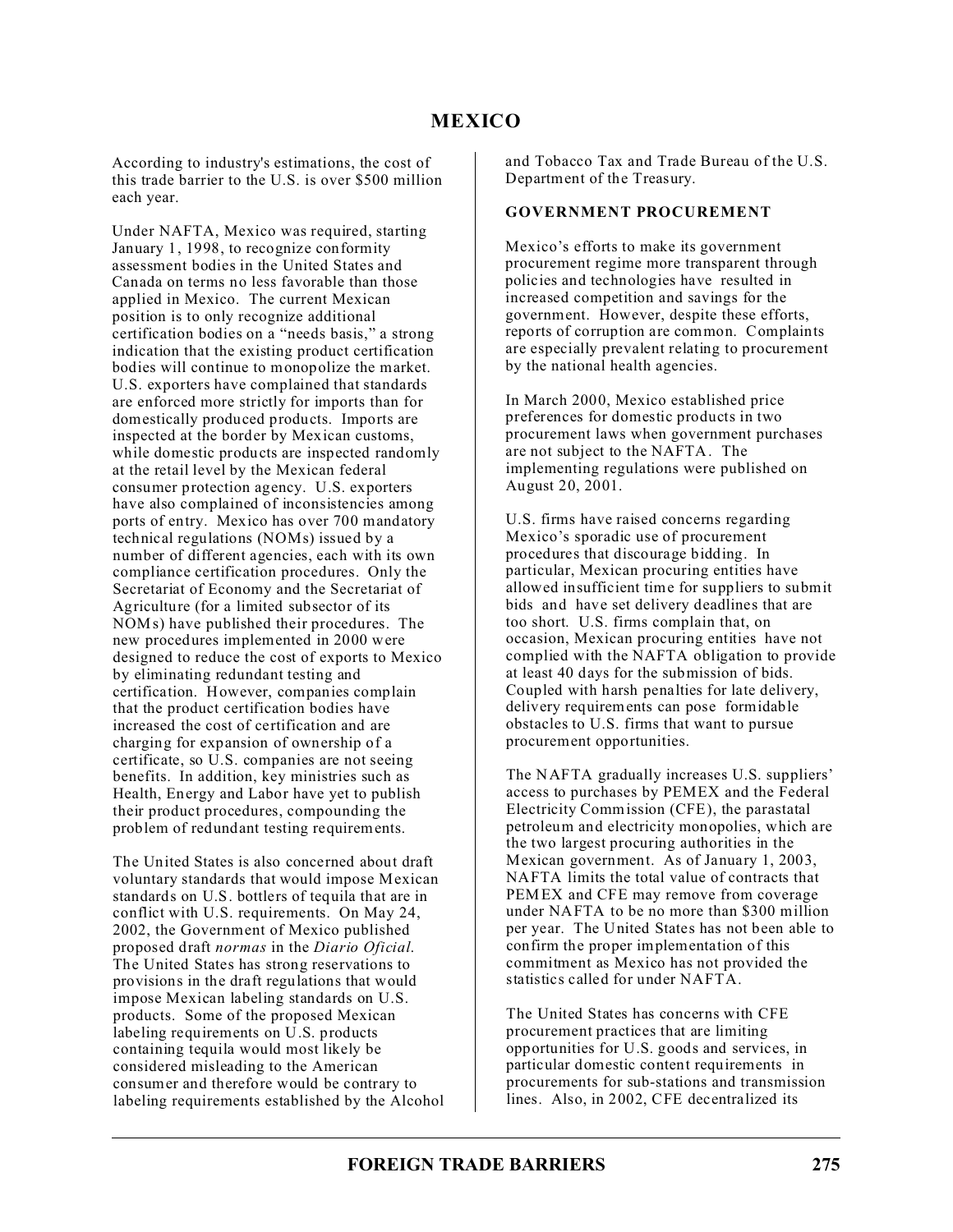procurement activities. The effect of the decentralization has been to reduce the number of procurements covered by NAFTA . Mexico's "buy national" legislation provides a preference for Mexican products (at least 50 percent local content) that are sold by Mexican nationals when government purchases are not subject to the NAFTA. The trend to decentralize government procurement activities appears to be increasing throughout Mexico.

Although Mexico agreed under NAFTA to complete its list of services excluded from NAFTA coverage by July 1, 1995, this work has not yet been completed. Mexico is not a signatory to the WTO Government Procurement Agreement.

### **INTELLECTUAL PROPERTY RIGHTS (IPR) PROTECTION**

Under the NAFTA and the WTO Agreement on Trade-Related Aspects of Intellectual Property Rights (TRIPS), Mexico is obligated to implement certain standards for the protection of intellectual property rights and procedures to address infringement such as piracy and counterfeiting. The United States and Mexico review progress on intellectual property issues in regular consultative meetings. As a result of the progress it has made on intellectual property matters, Mexico was taken off the Special 301 Watch List in 2000, and has remained off since then. However, the United States remains concerned about the continuing high levels of piracy and counterfeiting in Mexico and closely monitors how the Mexican Government is addressing these problems. Mexican legislation on IPR matters is quite comprehensive; however, the enforcement of these IPR laws is limited and sporadic. Monetary sanctions and penalties are minimal and generally ineffective.

## **Copyright**

Copyright piracy remains a major problem in Mexico, with U.S. industry loss estimates growing. A significant increase in the level of piracy during the past year, coupled with a decrease in the level of enforcement has resulted in the closure of legitimate copyright related businesses. Pirated sound recordings and video cassettes are widely available throughout Mexico. The International Intellectual Property Alliance (IIPA) estimates that trade losses due to copyright piracy in Mexico totaled \$806 million

in 2001. Piracy levels in some industries have declined since 1996. For instance, the estimated business software piracy level decreased from 67 percent in 1996 to 55 percent in 2001. Industry associations report that piracy has begun to shift from traditional formats to optical discs (CD, DVD, CD-ROM). This is particularly troubling, as content in digital form is easier to reproduce on a large scale. The music industry has seen a significant increase in piracy levels, from 50 percent in 1996 to 61 percent in 2002. Sales of legitimate CDs declined from 80 million units in 2000 to 72 million units in 2001, and industry projections forecast sales of only 79 million legitimate CDs in 2002.

Mexican law enforcement agencies have conducted hundreds of raids on pirates. However, there have been few convictions for piracy, thus undercutting the deterrent effect of the raids and arrests. Despite occasional raids, Mexico's informal markets are effectively tolerated by the government, making sustained reductions in piracy very difficult. In December 2002, the Mexican Congress approved a motion to classify piracy in the list of organized crimes. The penalties under the organized crime laws are considerably higher than the ones under the IPR legislation.

## **Patents and Trademarks**

Patents and trademarks are under the jurisdiction of the Mexican Institute of Industrial Property (IMPI), an independent agency. The number of raids by IMPI against counterfeiters has increased in recent years, and use of administrative remedies is increasingly effective for U.S. trademark owners. Nonetheless, many U.S. trademark holders have encountered difficulties in enjoining former subsidiaries and franchisees from continued use of their trademarks. Many U.S. firms have reported difficulty enforcing their trademark rights.

U.S. pharmaceutical and agricultural chemical companies are concerned about the lack of coordination between IMPI and other Mexican agencies with regard to government procurement and the granting of marketing approval for their products. In mid-2002, the Mexican Ministry of Health agreed that starting with purchases scheduled for delivery on January 1, 2003, IMSS (Mexican Social Security Institute) and possibly ISSTE (Social Security Institute for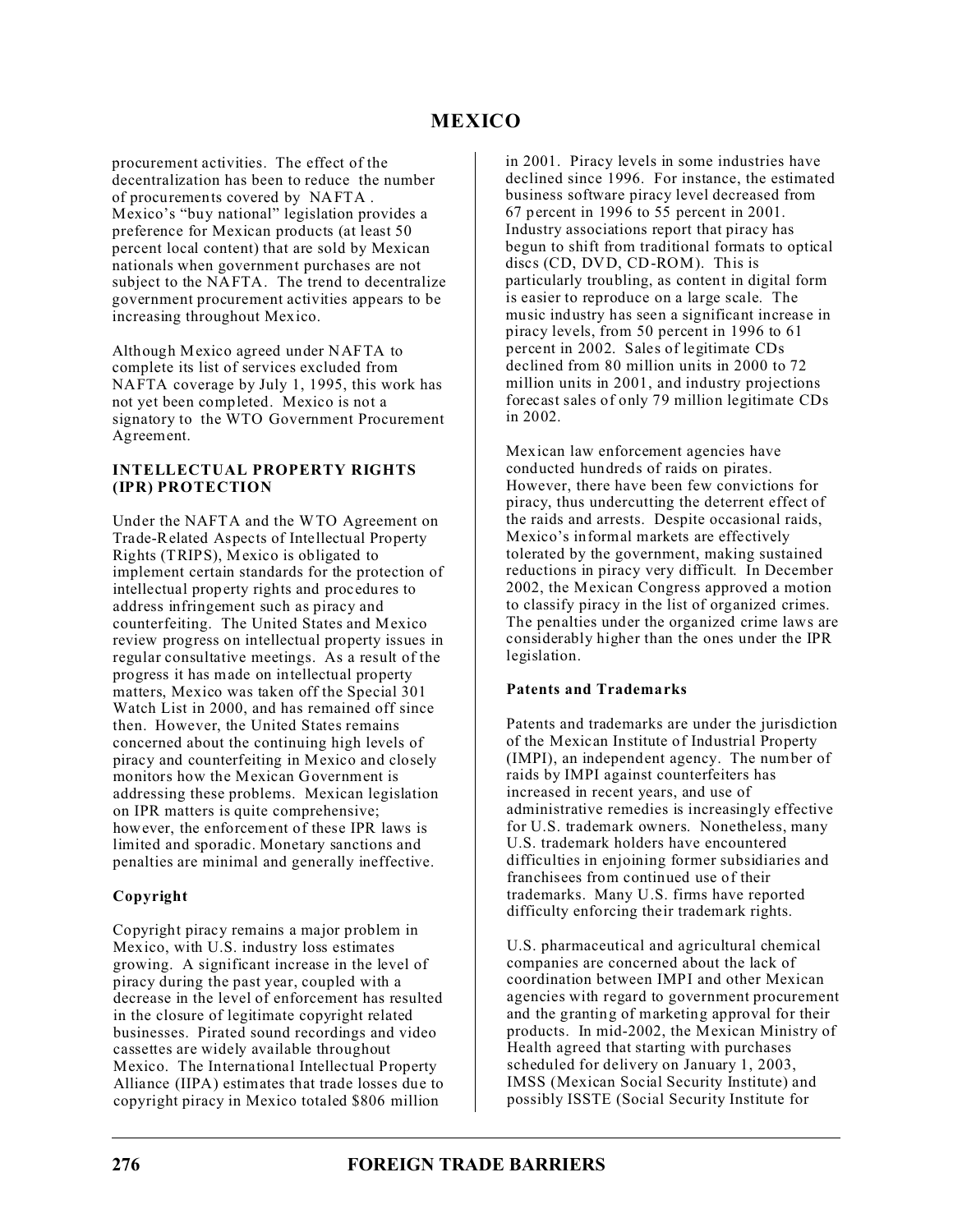Government Workers) would purchase only patented products where a patent already exists in Mexico.

The Mexican Ministry of Health continues to grant health registrations to generic products without verifying with the Mexican Institute of Industrial Property (IMPI) whether a patent already exists. Innovator companies are forced to take the patent infringers to court – an expensive and time-consuming process, particularly in the absence of preliminary injunctive relief and other adequate enforcement measures. Such lawsuits also represent a waste of scarce Mexican judicial resources. Several years can elapse before a case is resolved, leading to considerable losses for pharmaceutical companies because the infringing products remain on the market during litigation. The lack of coordination between Mexican authorities remains a concern.

As part of the process to obtain approval to sell their products, pharmaceutical and agricultural chemical companies must submit data on the safety and efficacy of their products. The Ministries of Health and Agriculture have allowed Mexican interests to rely on the test data generated by U.S. patent holders without authorization, which appears to be inconsistent with the NAFTA and TRIPS.

U.S. companies holding trademarks in Mexico have cited problems with trademark enforcement and administration. When counterfeit items are discovered, injunctive relief measures issued against trademark violators are often unenforceable and are consistently challenged before the courts. Raids are limited to organized establishments in the formal economy and there are no transparent criteria for posting bonds when counterfeit goods are seized.

Although federal administrative actions are to be completed within four months, actions related to trademark enforcement often take as long as 18 months. The time can be lengthened by jurisdictional and procedural disputes within the Mexican government, as well as by internal coordination problems within IMPI. Trademark applications in Mexico are not subject to opposition. Registrations are issued and can only be cancelled post-registration. On average, it takes two and-a-half years to cancel a trademark registration, and the registrant is

allowed to continue using the mark for one year following cancellation.

#### **Border Enforcement**

NAFTA Article 1718 and Article 51 of the TRIPS Agreement obligate Mexico to allow U.S. intellectual property rights holders to apply to Mexican authorities for suspension of release of goods with counterfeit trademarks or pirated copyright goods. Intellectual property rights owners seeking to use the procedure must obtain an order that directs customs officials to detain the merchandise from a competent authority. Companies requesting such actions report positive outcomes.

#### **SERVICES BARRIERS**

#### **Telecommunications**

Mexico's former state-owned telecom monopoly (Telmex) continues to dominate the country's telecommunications sector. Competition in the sector has been hampered by the inability of Mexico's telecommunications regulator (Cofetel) to enforce "dominant carrier" regulations to prevent Telmex from engaging in anticompetitive conduct. Mexico has not yet taken concrete enforcement action against Telmex in the face of violations of these dominant carrier regulations. Such violations which relate to Mexico's WTO obligations in cases including Telmex's refusal to provide key information required by the regulation (such as information regarding its network needed by competitors to offer service), Telmex's failure to offer competitors a non-discriminatory quality of service, and Telmex's failure to provide private lines in a timely manner. Failure to ensure non-discriminatory quality of service for interconnection, highlighted by a Cofetel report documenting the inferior quality Telmex provided to competitors, is particularly troubling. In addition, the Mexican Government has yet to take appropriate action to address the refusal of Telmex's wireless affiliate (America Movil) to abide by a regulatory ruling requiring the adoption of competitively neutral numbering rules. Cofetel has recommended that Telmex be fined for non-compliance with these rulings. However, the authority responsible for levying fines, SCT, has declined to take action, significantly undermining even the possibility of independent, impartial regulation. Such actions provide compelling evidence that SCT explicitly